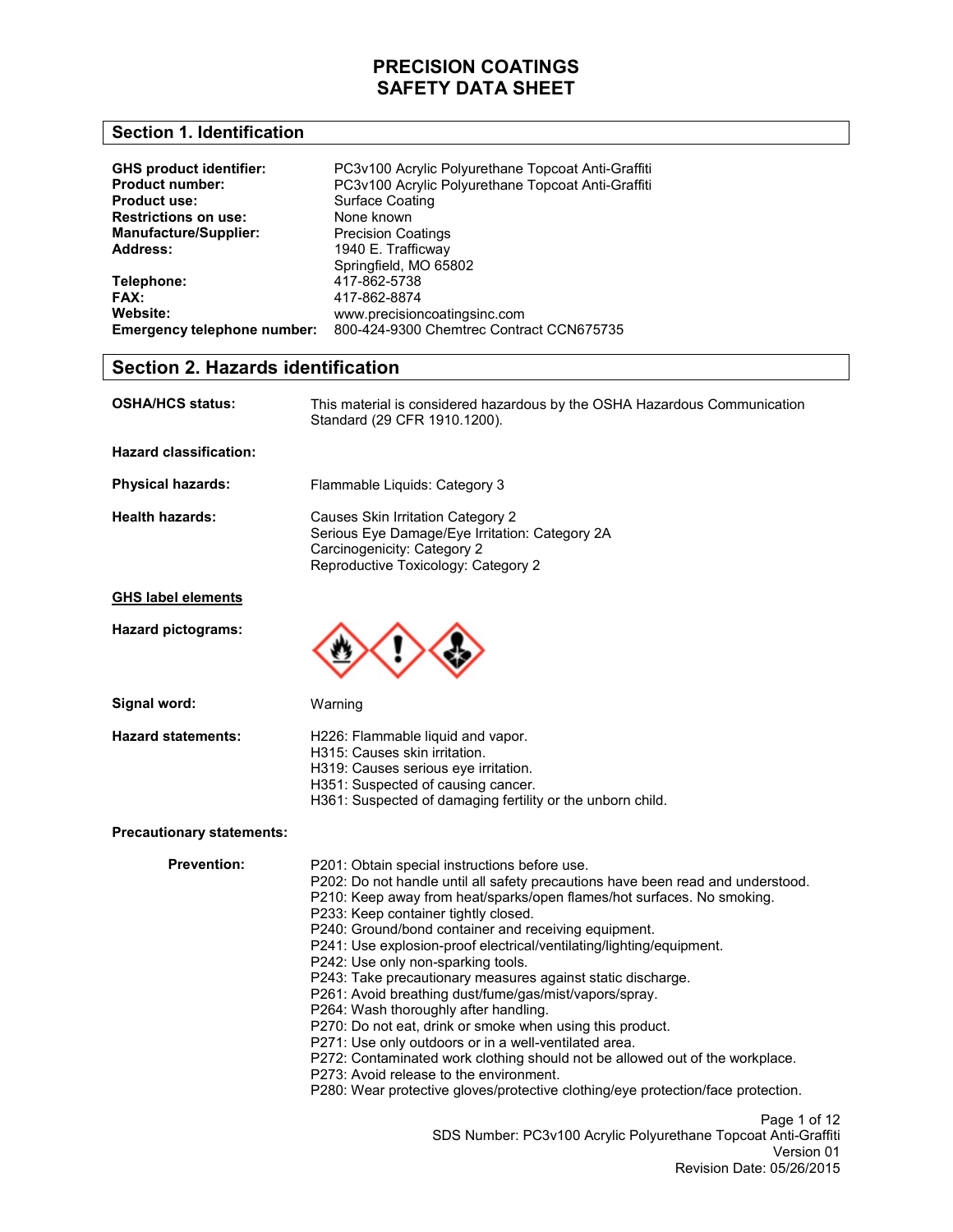| Response:                                     | P370+P378: In case of fire; Use water spray, carbon dioxide, dry chemical or alcohol<br>foam for extinction.<br>P303+P361+P353: IF ON SKIN (or hair): Take off immediately all contaminated<br>clothing. Rinse skin with water/shower.<br>P363: Wash contaminated clothing before reuse.<br>P304+P340: IF INHALED: Remove person to fresh air and keep comfortable for<br>breathing.<br>P305+P351+P338: IF IN EYES: Rinse cautiously with water for several minutes.<br>Remove contact lenses, if present and easy to do. Continue rinsing.<br>P332+P313: If skin irritation occurs: Get Medical advice/attention.<br>P337+P313: If eye irritation persists: Get medical advice/attention.<br>P308+P313: IF exposed or concerned: Get medical advice/attention. |
|-----------------------------------------------|-----------------------------------------------------------------------------------------------------------------------------------------------------------------------------------------------------------------------------------------------------------------------------------------------------------------------------------------------------------------------------------------------------------------------------------------------------------------------------------------------------------------------------------------------------------------------------------------------------------------------------------------------------------------------------------------------------------------------------------------------------------------|
| Storage:                                      | P403+P233: Store in a well-ventilated place. Keep container tightly closed.<br>P235: Keep cool.<br>P405: Store locked up.                                                                                                                                                                                                                                                                                                                                                                                                                                                                                                                                                                                                                                       |
| Disposal:                                     | P501: Dispose of contents/container to an appropriate treatment and disposal facility<br>in accordance with applicable laws and regulations, and product characteristics at<br>time of disposal.                                                                                                                                                                                                                                                                                                                                                                                                                                                                                                                                                                |
| Hazard(s) not otherwise<br>classified (HNOC): | None known.                                                                                                                                                                                                                                                                                                                                                                                                                                                                                                                                                                                                                                                                                                                                                     |

# **Section 3. Composition / Information on Ingredients**

| <b>Components</b>                                                                                              | CAS#       | <b>Percent</b> |
|----------------------------------------------------------------------------------------------------------------|------------|----------------|
| Parachlorobenzotrifluoride                                                                                     | 98-56-6    | 75-80          |
| Titanium dioxide*                                                                                              | 13463-67-7 | $0 - 20$       |
| Aluminum hydroxide*                                                                                            | 21645-51-2 | $0 - 3$        |
| Silica dioxide, amorphous*                                                                                     | 7631-86-9  | $0 - 3$        |
| Carbon black*                                                                                                  | 1333-86-4  | $0 - 3$        |
| Aluminum powder*                                                                                               | 7429-90-5  | $0 - 3$        |
| Acrylic polyol                                                                                                 | none       | $15 - 25$      |
| *Titanium dioxide; aluminum hydroxide; silicone dioxide, amorphous; carbon black and aluminum powder are bound |            |                |
| within the product matrix.                                                                                     |            |                |

### **Section 4. First aid measures**

| <b>Eye Contact:</b>  | Immediately flush eyes with plenty of water, occasionally lifting the upper and lower<br>eyelids. Check for and remove any contact lenses. Continue to rinse for at least 10<br>minutes. In case of irritation form airborne exposure, move to fresh air. Get medical<br>attention promptly.                                                                                                                                                                                                                                                                                                                                                |
|----------------------|---------------------------------------------------------------------------------------------------------------------------------------------------------------------------------------------------------------------------------------------------------------------------------------------------------------------------------------------------------------------------------------------------------------------------------------------------------------------------------------------------------------------------------------------------------------------------------------------------------------------------------------------|
| <b>Skin Contact:</b> | Flush contaminated skin with plenty of water. Remove contaminated clothing and shoes.<br>Continue to rinse for at least 10 minutes. Get medical attention. Wash clothing before<br>reuse. Clean shoes thoroughly before reuse.                                                                                                                                                                                                                                                                                                                                                                                                              |
| Inhalation:          | Remove to fresh air and keep at rest in a position comfortable for breathing. If it is<br>suspected that gas or vapor is still present, the rescuer should wear an appropriate mask<br>of self-contained breathing apparatus. If not breathing, if breathing is irregular or if<br>respiratory arrest occurs, provide artificial respiration or oxygen by trained personnel. It<br>may be dangerous to the person providing aid to give mouth-to-mouth resuscitation. Get<br>medical attention. If necessary, call a poison center immediately. Maintain an open airway.<br>Loosen tight clothing such as a collar, tie, belt or waistband. |
| Ingestion:           | Wash out mouth with water. Remove dentures if any. Get medical attention if symptoms<br>occur. Never give anything by mouth to an unconscious person. If unconscious, place in<br>recovery position and get medical attention immediately.                                                                                                                                                                                                                                                                                                                                                                                                  |
|                      | Page 2 of 12<br>SDS Number: PC3v100 Acrylic Polyurethane Topcoat Anti-Graffiti<br>Version 01                                                                                                                                                                                                                                                                                                                                                                                                                                                                                                                                                |

Revision Date: 05/26/2015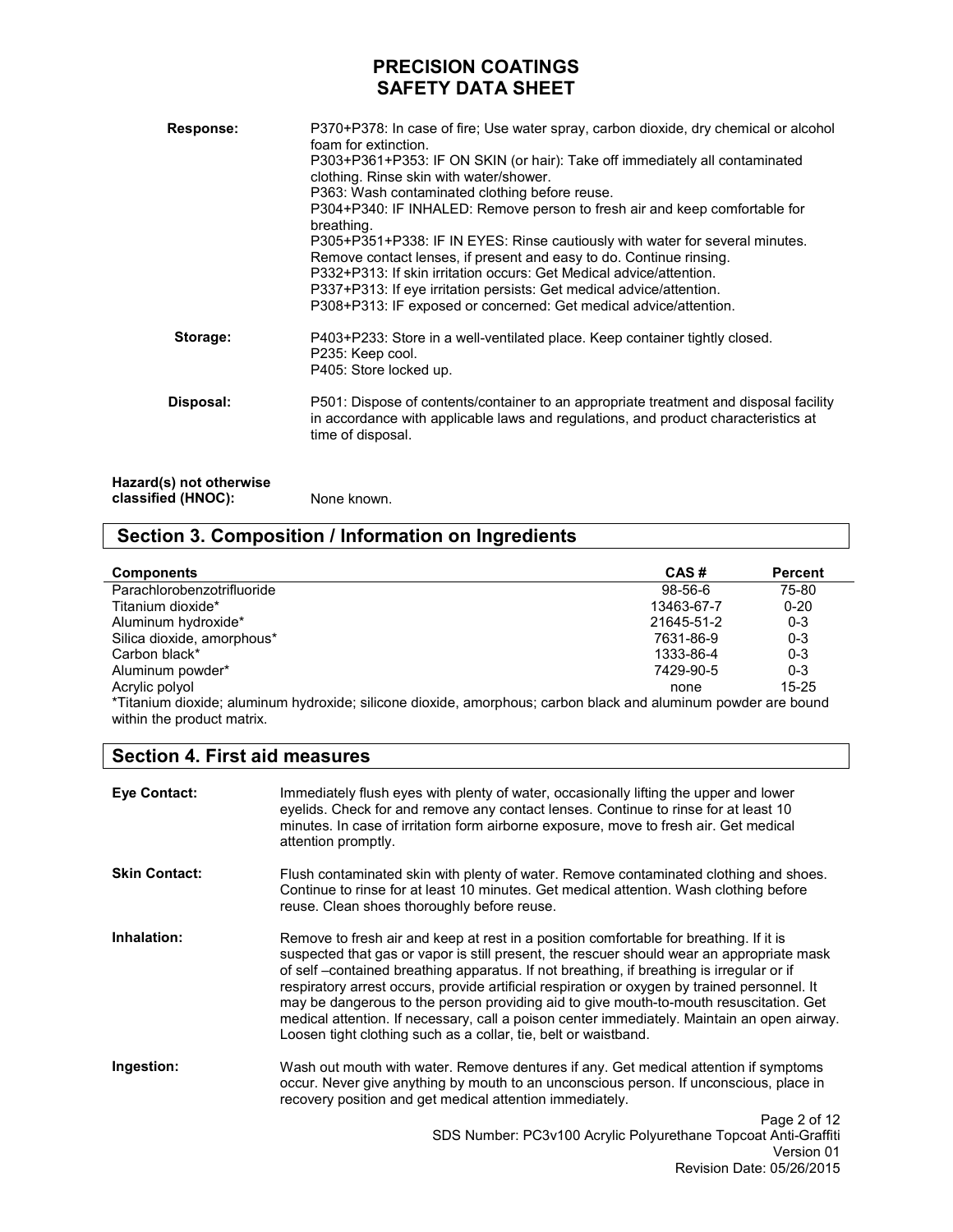#### **Most important symptoms/effects, acute**

| <b>Potential acute health</b><br>effects                                                         |                                                                                                                                                                                                                                                                                                                             |
|--------------------------------------------------------------------------------------------------|-----------------------------------------------------------------------------------------------------------------------------------------------------------------------------------------------------------------------------------------------------------------------------------------------------------------------------|
| Eye contact:                                                                                     | Causes serious eye irritation.                                                                                                                                                                                                                                                                                              |
| <b>Skin contact:</b>                                                                             | Causes skin irritation.                                                                                                                                                                                                                                                                                                     |
| Inhalation:                                                                                      | Harmful if inhaled. Can cause central nervous system (CNS) depression. May cause<br>drowsiness and dizziness.                                                                                                                                                                                                               |
| Ingestion:                                                                                       | Can cause central nervous system (CNS) depression. Irritating to mouth and stomach.                                                                                                                                                                                                                                         |
| Over-exposure<br>signs/symptoms                                                                  |                                                                                                                                                                                                                                                                                                                             |
| Eye contact:                                                                                     | Adverse symptoms may include the following:<br>pain or irritation.<br>Watering<br>Redness                                                                                                                                                                                                                                   |
| <b>Skin contact:</b>                                                                             | Adverse symptoms may include the following:<br>irritation<br>redness                                                                                                                                                                                                                                                        |
| Inhalation:                                                                                      | Adverse symptoms may include the following:<br>nausea or vomiting<br>headache<br>drowsiness/fatigue<br>dizziness/vertigo<br>unconsciousness                                                                                                                                                                                 |
| Ingestion                                                                                        | Adverse symptoms may include the following:<br>nausea or vomiting                                                                                                                                                                                                                                                           |
| Indication of<br>immediate medical<br>attention and special<br>treatment needed, if<br>necessary |                                                                                                                                                                                                                                                                                                                             |
| Notes to physician:                                                                              | Not available                                                                                                                                                                                                                                                                                                               |
| <b>Specific treatments:</b>                                                                      | Treat symptomatically and supportively.                                                                                                                                                                                                                                                                                     |
| <b>Protection of first-</b><br>aiders:                                                           | No action shall be taken involving any personal risk or without suitable training. If it is<br>suspected that gas or vapor is still present, the rescuer should wear an appropriate mask<br>or self-contained breathing apparatus. It may be dangerous to the person providing aid to<br>give mouth-to-mouth resuscitation. |

### **Section 5. Fire-fighting measures**

**Suitable extinguishing media: Unsuitable extinguishing** 

Use dry chemical, carbon dioxide, water spray (fog) or foam.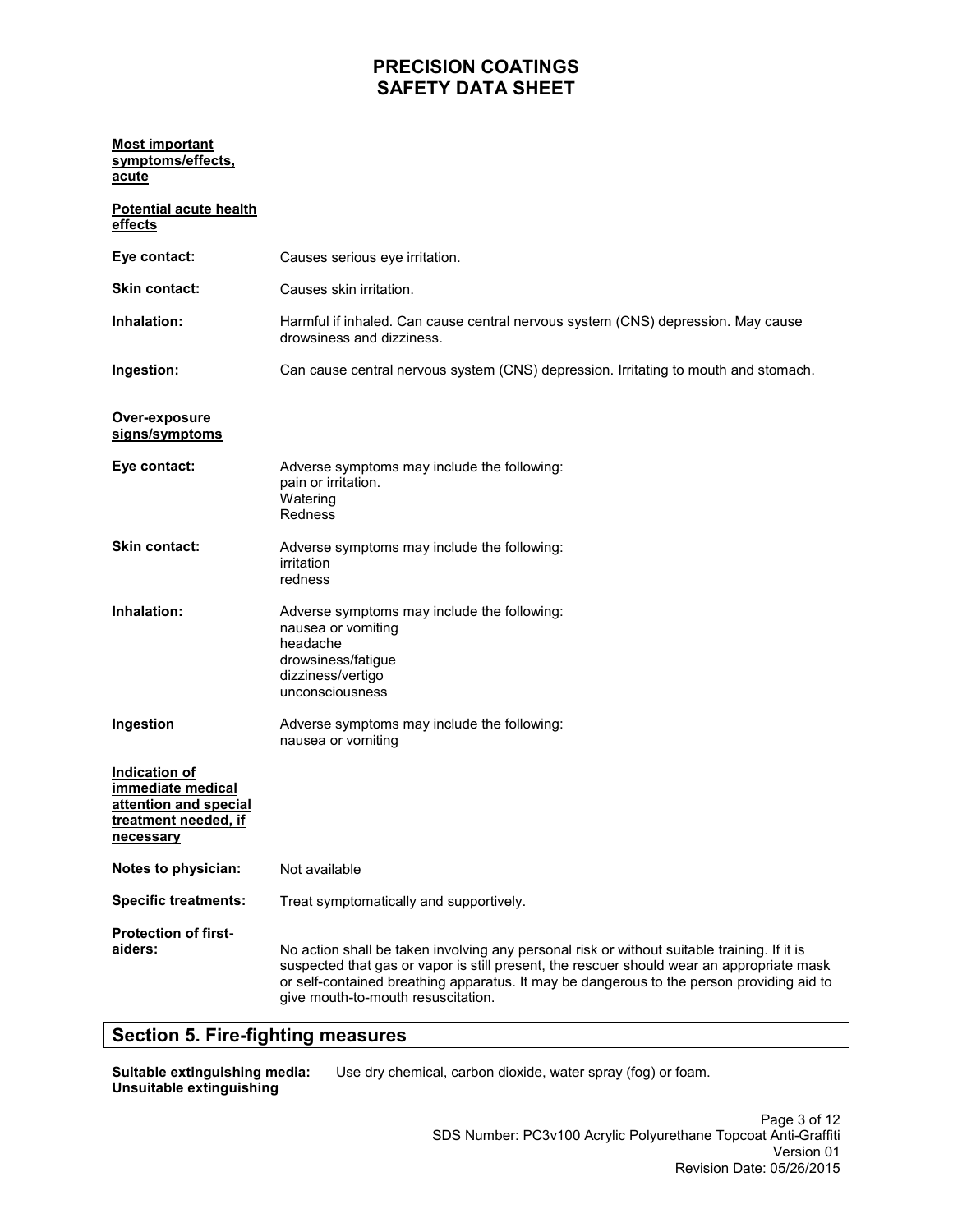| media:<br>Special hazards arising from | Do not use water jet.                                                                                                                                                                                                                                                                                                                                                                                                     |  |
|----------------------------------------|---------------------------------------------------------------------------------------------------------------------------------------------------------------------------------------------------------------------------------------------------------------------------------------------------------------------------------------------------------------------------------------------------------------------------|--|
| the substance or mixture:              | Flammable liquid and vapor. In a fire or if heated, a pressure increase will<br>occur and the container may burst, with the risk of a subsequent explosion.<br>The vapor/gas is heavier than air and will spread along the ground. Vapors<br>may accumulate in low or confined areas or travel a considerable distance to a<br>source of ignition and flash back. Runoff to sewer may create fire or explosion<br>hazard. |  |
| <b>Hazardous thermal</b>               |                                                                                                                                                                                                                                                                                                                                                                                                                           |  |
| decomposition products:                | Decomposition products may include the following materials:<br>carbon dioxide, carbon monoxide, smoke, oxides of nitrogen.                                                                                                                                                                                                                                                                                                |  |
| Special protective actions for         |                                                                                                                                                                                                                                                                                                                                                                                                                           |  |
| fire-fighters:                         | Cool closed containers exposed to fire with water. Do not release runoff from<br>fire to drains or watercourses.                                                                                                                                                                                                                                                                                                          |  |
| Special protective equipment           |                                                                                                                                                                                                                                                                                                                                                                                                                           |  |
| for fire-fighters:                     | Fire-fighters should wear appropriate protective equipment and self contained<br>breathing apparatus with full face piece operated in the positive pressure<br>mode.                                                                                                                                                                                                                                                      |  |

#### **Section 6. Accidental release measures**

| <b>Personal precautions,</b><br>protective equipment and<br>emergency procedures |                                                                                                                                                                                                                                                                                                                                                                                                                                                                                                                                                                                                                                                                                                                                                                       |
|----------------------------------------------------------------------------------|-----------------------------------------------------------------------------------------------------------------------------------------------------------------------------------------------------------------------------------------------------------------------------------------------------------------------------------------------------------------------------------------------------------------------------------------------------------------------------------------------------------------------------------------------------------------------------------------------------------------------------------------------------------------------------------------------------------------------------------------------------------------------|
| For non-emergency personnel:                                                     | Evacuate surrounding areas. Keep unnecessary and unprotected personnel<br>from entering. Do not touch or walk through spilled material. Shut off all<br>ignition sources. No flares, smoking or flames in hazard area. Avoid breathing<br>vapor or mist. Provide adequate ventilation. Wear appropriate respirator when<br>ventilation is inadequate. Put on appropriate personal protective equipment.                                                                                                                                                                                                                                                                                                                                                               |
| For emergency responders:                                                        | If specialized clothing is required to deal with the spillage, take note of any<br>information in Section 8 on suitable and unsuitable materials. See also the<br>information in "For non-emergency personnel".                                                                                                                                                                                                                                                                                                                                                                                                                                                                                                                                                       |
| <b>Environmental precautions:</b>                                                | Avoid dispersal of spilled material and runoff and contact with soil, waterways,<br>drains and sewers. Inform the relevant authorities if the product has caused<br>environmental pollution (sewers, waterways, soil or air).                                                                                                                                                                                                                                                                                                                                                                                                                                                                                                                                         |
| <b>Methods and material for</b><br>containment and cleaning up:                  | Eliminate sources of ignition. Absorb spill with inert material (e.g. dry sand or<br>earth), then place in a chemical waste container. Avoid runoff into storm<br>sewers and ditches which lead to waterways. Use only non-combustible<br>material for clean-up. Recover by pumping (use explosion proof or hand<br>pump). Use clean, non-sparking tools to collect absorbed materials. Eliminate<br>all ignition sources. Prevent additional discharge of material is able to do so<br>safely. Do not touch or walk through spilled material. Collect spilled materials<br>for disposal. Wear appropriate personal protective equipment (see Section 8<br>Exposure controls/personal protection). Evacuate unnecessary personnel. Do<br>not apply water to the leak. |

# **Section 7. Handling and storage**

**Precautions for safe handling:** Do not handle until all safety precautions have been read and understood. Do not get in eyes or on skin or clothing. Persons with a history of skin sensitization should not be employed in any process in which this product is used. Do not swallow. Avoid breathing vapor or mist. Use only with adequate ventilation. Wear appropriate respirator when ventilation is inadequate. Do not

Page 4 of 12 SDS Number: PC3v100 Acrylic Polyurethane Topcoat Anti-Graffiti Version 01 Revision Date: 05/26/2015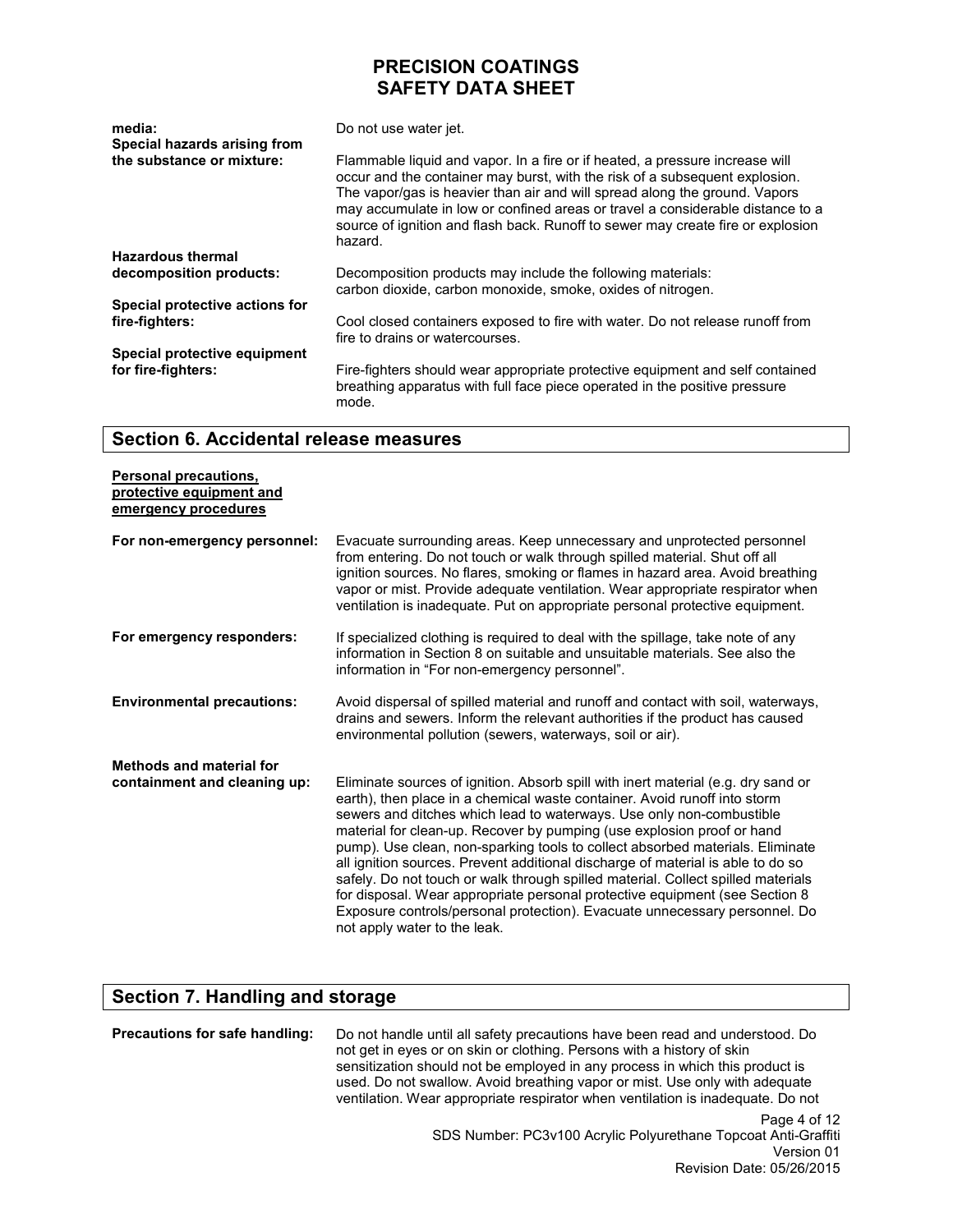enter storage areas and confined spaces unless adequately ventilated. Keep in the original container or an approved alternative made from a compatible material, kept tightly closed when not in use. Store and use away from heat, sparks, open flame or any other ignition source. Use explosion proof electrical equipment. Empty containers retain product residue and can be hazardous. Do not reuse container. Ground and bond containers when transferring material. Eating, drinking and smoking should be prohibited in areas where this material is handled, stored and processed. Workers should wash hands and face before eating, drinking and smoking. Remove contaminated clothing and protective equipment before entering eating areas. See also Section 8 for additional information on hygiene measures.

#### **Conditions for safe storage, including any incompatibilities:**

Store in accordance with local regulations. Store in original container protected from direct sunlight in a dry, cool and well-ventilated area, away from incompatible materials (see Section 10) and food and drink. Store locked up. Eliminate all ignition sources. Separate from oxidizing materials. Keep container tightly closed and sealed until ready for use. Containers that have been opened must be carefully resealed and kept upright to prevent leakage. Do not store in unlabeled containers. Use appropriate containment to avoid environmental contamination.

#### **Section 8. Exposure controls / personal protection**

#### **Control parameters**

**Occupational exposure limits** 

| <b>U.S. ACGIH Threshold Limit Values</b>                           |                                                                                                                                                                                                                                                                                                                                                                                              |                |                                                                                               |
|--------------------------------------------------------------------|----------------------------------------------------------------------------------------------------------------------------------------------------------------------------------------------------------------------------------------------------------------------------------------------------------------------------------------------------------------------------------------------|----------------|-----------------------------------------------------------------------------------------------|
| <b>Components</b>                                                  | <b>Type</b>                                                                                                                                                                                                                                                                                                                                                                                  | Value          | Form                                                                                          |
| Aluminum hydroxide                                                 | <b>TWA</b>                                                                                                                                                                                                                                                                                                                                                                                   | 1 $mg/m3$      | Respirable fraction                                                                           |
| Titanium dioxide                                                   | <b>TWA</b>                                                                                                                                                                                                                                                                                                                                                                                   | 10 mg/m $3$    |                                                                                               |
| Aluminum powder                                                    | <b>TWA</b>                                                                                                                                                                                                                                                                                                                                                                                   | 1 mg/m $3$     | Respirable fraction                                                                           |
| U.S. OSHA Table Z-1 Limits for Air Contaminants (29 CFR 1910.1000) |                                                                                                                                                                                                                                                                                                                                                                                              |                |                                                                                               |
| <b>Components</b>                                                  | <b>Type</b>                                                                                                                                                                                                                                                                                                                                                                                  | <b>Value</b>   | Form                                                                                          |
| Titanium dioxide                                                   | <b>PEL</b>                                                                                                                                                                                                                                                                                                                                                                                   | 15mg/m3        | <b>Total dust</b>                                                                             |
| Aluminum powder                                                    | <b>PEL</b>                                                                                                                                                                                                                                                                                                                                                                                   | $5$ mg/m $3$   | Respirable dust                                                                               |
| U.S. OSHA Table Z-3 (29 CFR 1910.1000)                             |                                                                                                                                                                                                                                                                                                                                                                                              |                |                                                                                               |
| <b>Components</b>                                                  | <b>Type</b>                                                                                                                                                                                                                                                                                                                                                                                  | Value          | Form                                                                                          |
| Silicon dioxide                                                    | <b>TWA</b>                                                                                                                                                                                                                                                                                                                                                                                   | $0.8$ mg/m $3$ |                                                                                               |
|                                                                    |                                                                                                                                                                                                                                                                                                                                                                                              | 20mppcf        |                                                                                               |
| Appropriate engineering<br>controls:                               | Use only with adequate ventilation. Use process enclosures, local exhaust ventilation or other<br>engineering controls to keep worker exposure to airborne contaminants below any<br>recommended or statutory limits. The engineering controls also need to keep gas, vapor or dust<br>concentrations below any lower explosive limits. Use explosion-proof ventilation equipment.           |                |                                                                                               |
| <b>Individual protection measures</b>                              |                                                                                                                                                                                                                                                                                                                                                                                              |                |                                                                                               |
| <b>Hygiene measures:</b>                                           | Wash hands, forearms and face thoroughly after handling chemical products, before eating,<br>smoking and using the lavatory and at the end of the working period. Appropriate techniques<br>should be used to remove potentially contaminated clothing. Wash contaminated clothing before<br>reusing. Ensure that eyewash stations and safety showers are close to the workstation location. |                |                                                                                               |
| Eye/face protection:                                               | settings.                                                                                                                                                                                                                                                                                                                                                                                    |                | Safety glasses equipped with side shields are recommended as minimum protection in industrial |
| <b>Skin protection</b>                                             |                                                                                                                                                                                                                                                                                                                                                                                              |                |                                                                                               |
|                                                                    |                                                                                                                                                                                                                                                                                                                                                                                              |                | Page 5 of 12                                                                                  |
|                                                                    |                                                                                                                                                                                                                                                                                                                                                                                              |                | SDS Number: PC3v100 Acrylic Polyurethane Topcoat Anti-Graffiti                                |

Version 01 Revision Date: 05/26/2015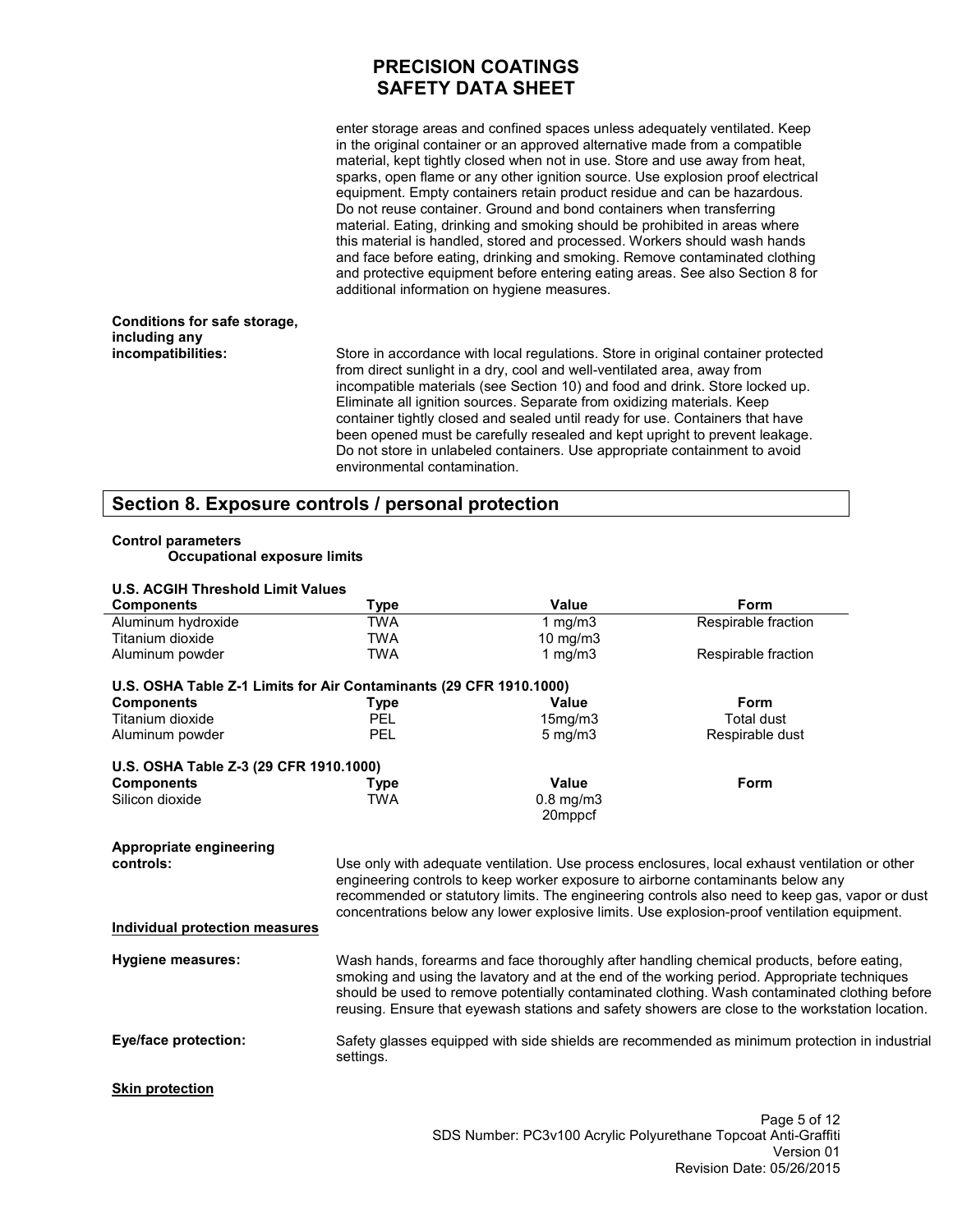| Hand protection:               | Chemical-resistant gloves complying with an approved standard should be worn at all times<br>when handling chemical products if a risk assessment indicates this is necessary. Considering<br>the parameters specified by the glove manufacturer, check during use that the gloves are still<br>retaining their protective properties. It should be noted that the time to breakthrough for any<br>glove material may be different for different glove manufacturers. |
|--------------------------------|-----------------------------------------------------------------------------------------------------------------------------------------------------------------------------------------------------------------------------------------------------------------------------------------------------------------------------------------------------------------------------------------------------------------------------------------------------------------------|
| <b>Body protection:</b>        | Personal protective equipment for the body should be selected based on the task being<br>performed and the risks involved and should be approved by a specialist before handling this<br>product.                                                                                                                                                                                                                                                                     |
| Other skin protection:         | Appropriate footwear and any additional skin protection measures should be selected based on<br>the task being performed and the risks involved and should be approved by a specialist before<br>handling this product.                                                                                                                                                                                                                                               |
| <b>Respiratory protection:</b> | Use a properly fitted, air-purifying or supplied-air respirator complying with an approved standard<br>if a risk assessment indicated this is necessary. Respirator selection must be based on known or<br>anticipated exposure levels, the hazards of the product and the safe working limits of the<br>selected respirator.                                                                                                                                         |

# **Section 9. Physical & Chemical Properties**

#### **Appearance**

| <b>Physical state:</b><br>Form:<br>Color:               | Liquid<br>Liquid<br>Opaque                       |  |
|---------------------------------------------------------|--------------------------------------------------|--|
| Odor:                                                   | Pungent                                          |  |
| <b>Odor threshold:</b>                                  | Not available                                    |  |
| pH:                                                     | Not available                                    |  |
| Melting point/freezing point:                           | Not available                                    |  |
| Initial boiling point and boiling<br>range:             | 139.3°C (282.7°F)                                |  |
| Flash point:                                            | 42.8°C (109°F) (Tag closed cup)                  |  |
| <b>Evaporation rate:</b>                                | Not available                                    |  |
| <b>Upper/lower flammability or</b><br>explosive limits: | Not available                                    |  |
| Vapor pressure:                                         | Not available                                    |  |
| Vapor density:                                          | 1 Air = $1$<br>➤                                 |  |
| <b>Relative density:</b>                                | 1.2369-1.1.3569                                  |  |
| Solubility(ies):                                        | Insoluble in the following materials: cold water |  |
| <b>Partition coefficient: n-</b><br>octanol/water:      | Not available                                    |  |
| Auto-ignition temperature:                              | Not available                                    |  |
| <b>Decomposition temperature:</b>                       | Not available                                    |  |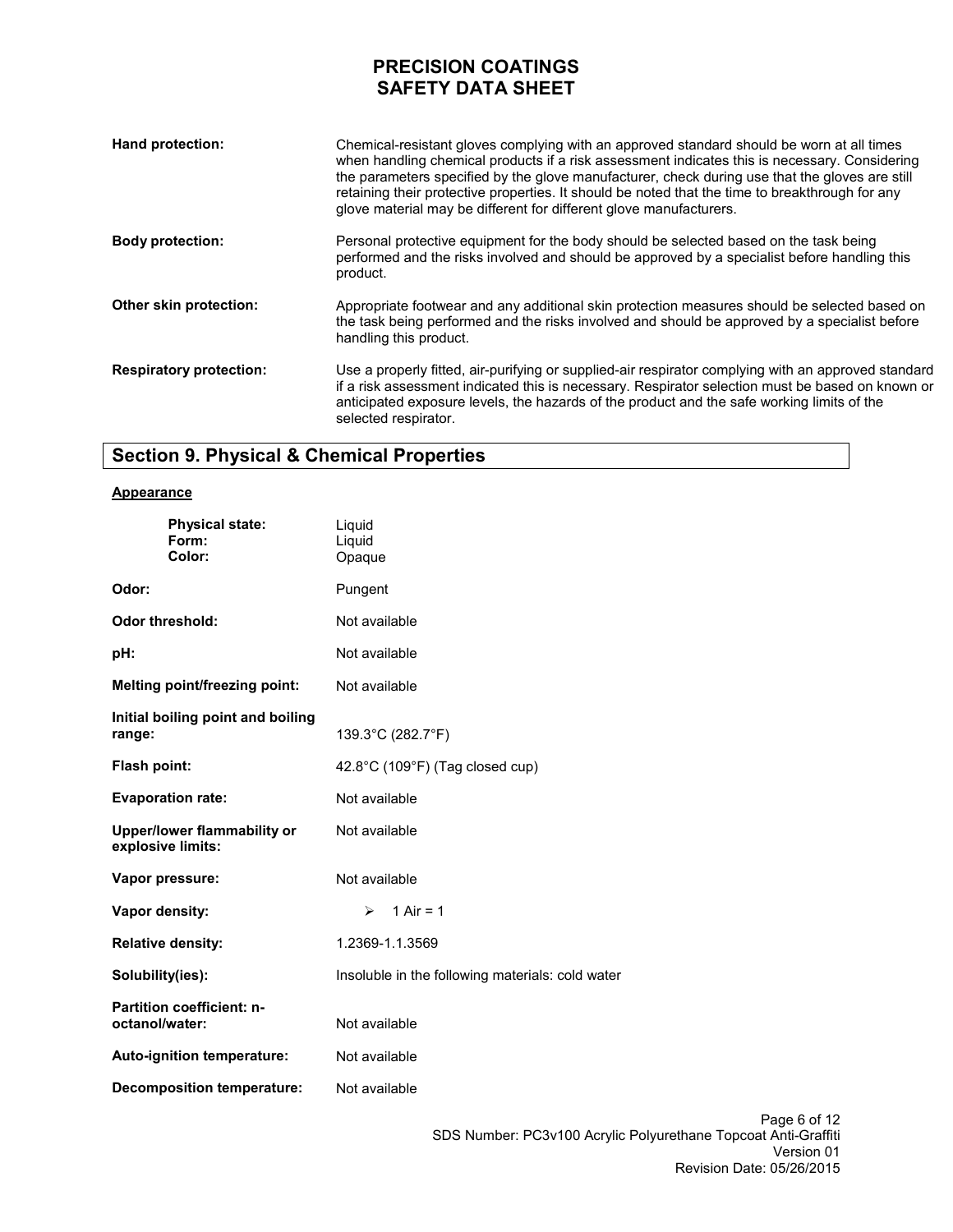| <b>Viscosity:</b>                             | Not available             |
|-----------------------------------------------|---------------------------|
| VOC (mixed less water &<br>exempt compounds): | Less than 25 grams/liter  |
| <b>Other information:</b>                     | No additional information |

# **Section 10. Chemical stability & reactivity information**

| <b>Reactivity:</b>                            | None known.                                                                                                                                                                                                                             |
|-----------------------------------------------|-----------------------------------------------------------------------------------------------------------------------------------------------------------------------------------------------------------------------------------------|
| <b>Chemical stability:</b>                    | Stable.                                                                                                                                                                                                                                 |
| <b>Possibility of</b><br>hazardous reactions: | None known.                                                                                                                                                                                                                             |
| Conditions to avoid:                          | All possible sources of ignition (heat, sparks, flame). Do not pressurize, cut, weld, braze,<br>solder, drill, grind or expose containers to heat or sources of ignition. Do not allow vapor<br>to accumulate in low or confined areas. |
| Incompatible                                  |                                                                                                                                                                                                                                         |
| materials:                                    | Strong oxidizing agents. Strong acids. Strong alkalis.                                                                                                                                                                                  |
| <b>Hazardous</b><br>decomposition             |                                                                                                                                                                                                                                         |
| products:                                     | Under normal conditions of storage and use, hazardous decomposition products should<br>not be produced.                                                                                                                                 |

# **Section 11. Toxicological information**

| Information on toxicological<br>effects |               |    |
|-----------------------------------------|---------------|----|
| <b>Acute toxicity</b>                   |               |    |
| Conclusion/summary:                     | Not available |    |
|                                         |               |    |
| Oral:                                   | Not available |    |
| Dermal:                                 | Not available |    |
| Inhalation:                             | Not available |    |
| <b>Irritation/Corrosion</b>             |               |    |
| Skin:                                   | Not available |    |
| Eyes:                                   | Not available |    |
| <b>Respiratory:</b>                     | Not available |    |
| <b>Sensitization</b>                    |               |    |
| Skin:                                   | Not available |    |
| <b>Respiratory:</b>                     | Not available |    |
| <b>Mutagenicity</b>                     |               |    |
|                                         |               | Pa |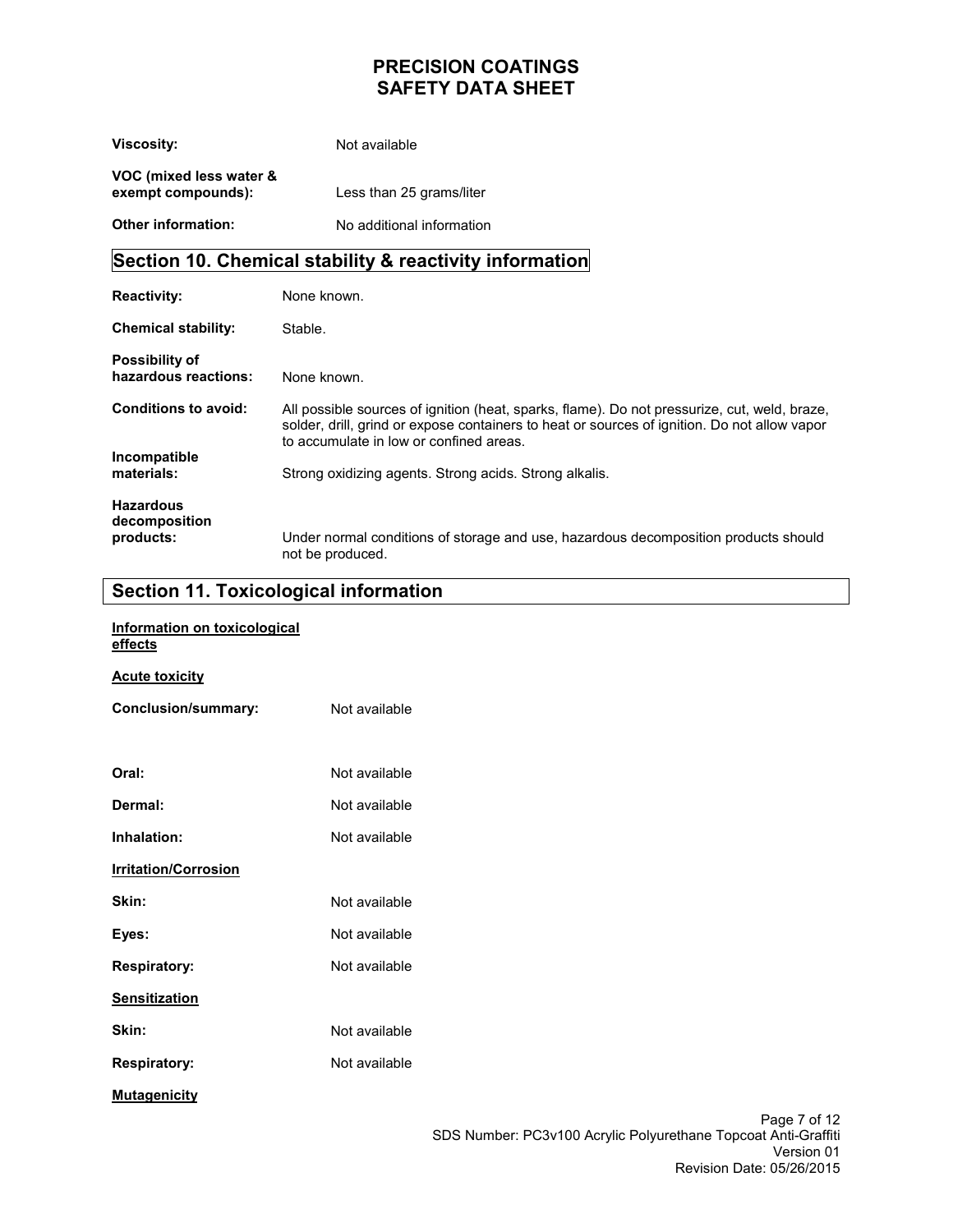| <b>Conclusion/Summary:</b> | Not available                                                                                                                                                                                                                                                                                                                                                                                                                                                                                                                                                                                                                                                                                                                                                                                                                                                                                                                                                                                                                                                                                                                                                                                                                                                                                                                                                                                                                                                                                                                                                                                                                                                                                                                                                                                           |
|----------------------------|---------------------------------------------------------------------------------------------------------------------------------------------------------------------------------------------------------------------------------------------------------------------------------------------------------------------------------------------------------------------------------------------------------------------------------------------------------------------------------------------------------------------------------------------------------------------------------------------------------------------------------------------------------------------------------------------------------------------------------------------------------------------------------------------------------------------------------------------------------------------------------------------------------------------------------------------------------------------------------------------------------------------------------------------------------------------------------------------------------------------------------------------------------------------------------------------------------------------------------------------------------------------------------------------------------------------------------------------------------------------------------------------------------------------------------------------------------------------------------------------------------------------------------------------------------------------------------------------------------------------------------------------------------------------------------------------------------------------------------------------------------------------------------------------------------|
| <b>Carcinogenicity</b>     |                                                                                                                                                                                                                                                                                                                                                                                                                                                                                                                                                                                                                                                                                                                                                                                                                                                                                                                                                                                                                                                                                                                                                                                                                                                                                                                                                                                                                                                                                                                                                                                                                                                                                                                                                                                                         |
| <b>Conclusion/Summary:</b> | Product contains less than 0.2% styrene CAS 100-42-5.<br>Carcinogenic categories for styrene:<br>IRAC: 2B<br>NTP: R<br>OSHA: None                                                                                                                                                                                                                                                                                                                                                                                                                                                                                                                                                                                                                                                                                                                                                                                                                                                                                                                                                                                                                                                                                                                                                                                                                                                                                                                                                                                                                                                                                                                                                                                                                                                                       |
|                            | Titanium dioxide: In lifetime inhalation studies rats were exposed for 2 years to<br>respectively 10, 50 and 250 mg/m3 of respirable TiO2. Slight lung fibrosis was<br>observed at 50 and 250 mg/m3 levels. Microscopic lung tumors were also<br>observed in 13 percent of the rats exposed to 250 mg/m3, an exposure level that<br>caused lung overloading and impairment of rat lungs clearance mechanisms.<br>In further studies, these tumors were found to occur only under particle overload<br>conditions in a uniquely sensitive species, the rat, and have little or no relevance<br>for humans. The pulmonary inflammatory response to TiO2 particles exposure<br>was also found to be much more severe in rats than in other rodent species.<br>In February 2006, IARC has re-evaluated Titanium dioxide as pertaining to Group<br>2B: "possibly carcinogenic to humans", based upon inadequate evidence in<br>humans and sufficient evidence in experimental animals for the carcinogenicity of<br>titanium dioxide. IARC evaluation guidelines consider the generation of tumors, in<br>2 different studies within the same animal species, to be adequate criteria for an<br>assessment of sufficient evidence.<br>The conclusions of several epidemiology studies on more than 20000 TiO2<br>industry workers in Europe and the USA did not suggest a carcinogenic effect of<br>TiO2 dust on the human lung. Mortality from other chronic diseases, including<br>other respiratory diseases, was also not associated with exposure to TiO2 dust.<br>Based upon all available study results, DuPont scientists conclude that titanium<br>dioxide will not cause lung cancer or chronic respiratory diseases in humans at<br>concentrations experienced in the workplace.<br>Carbon black: |
|                            | ANIMAL TOXICITY:                                                                                                                                                                                                                                                                                                                                                                                                                                                                                                                                                                                                                                                                                                                                                                                                                                                                                                                                                                                                                                                                                                                                                                                                                                                                                                                                                                                                                                                                                                                                                                                                                                                                                                                                                                                        |
|                            | Rat, oral, duration 2 years<br>Effect: no tumors.                                                                                                                                                                                                                                                                                                                                                                                                                                                                                                                                                                                                                                                                                                                                                                                                                                                                                                                                                                                                                                                                                                                                                                                                                                                                                                                                                                                                                                                                                                                                                                                                                                                                                                                                                       |
|                            | Mouse, oral, duration 2 years<br>Effect: no tumors.                                                                                                                                                                                                                                                                                                                                                                                                                                                                                                                                                                                                                                                                                                                                                                                                                                                                                                                                                                                                                                                                                                                                                                                                                                                                                                                                                                                                                                                                                                                                                                                                                                                                                                                                                     |
|                            | Rat, inhalation, duration 2 years<br>Target organ: lungs.<br>Effect: inflammation, fibrosis, tumors.                                                                                                                                                                                                                                                                                                                                                                                                                                                                                                                                                                                                                                                                                                                                                                                                                                                                                                                                                                                                                                                                                                                                                                                                                                                                                                                                                                                                                                                                                                                                                                                                                                                                                                    |
|                            | Note: Tumors in the rat lung are considered to be related to the "lung<br>overload" rather than to a specific chemical effect of carbon black itself in<br>the lung. These effects in rats have been reported in many studies on<br>other poorly soluble inorganic particles and appear to be rat specific<br>(ILSI, 2000). Tumors have not been observed in other species (i.e.,<br>mouse and hamster) for carbon black or other poorly soluble particles<br>under similar circumstances and study conditions.                                                                                                                                                                                                                                                                                                                                                                                                                                                                                                                                                                                                                                                                                                                                                                                                                                                                                                                                                                                                                                                                                                                                                                                                                                                                                         |
|                            | MORTALITY STUDIES (HUMAN DATA):                                                                                                                                                                                                                                                                                                                                                                                                                                                                                                                                                                                                                                                                                                                                                                                                                                                                                                                                                                                                                                                                                                                                                                                                                                                                                                                                                                                                                                                                                                                                                                                                                                                                                                                                                                         |
|                            | A study on carbon black production workers in the UK (Sorahan, 2001)<br>found an increased risk of lung cancer in two of the five plants studied;<br>however, the increase was not related to the dose of carbon black. Thus,                                                                                                                                                                                                                                                                                                                                                                                                                                                                                                                                                                                                                                                                                                                                                                                                                                                                                                                                                                                                                                                                                                                                                                                                                                                                                                                                                                                                                                                                                                                                                                           |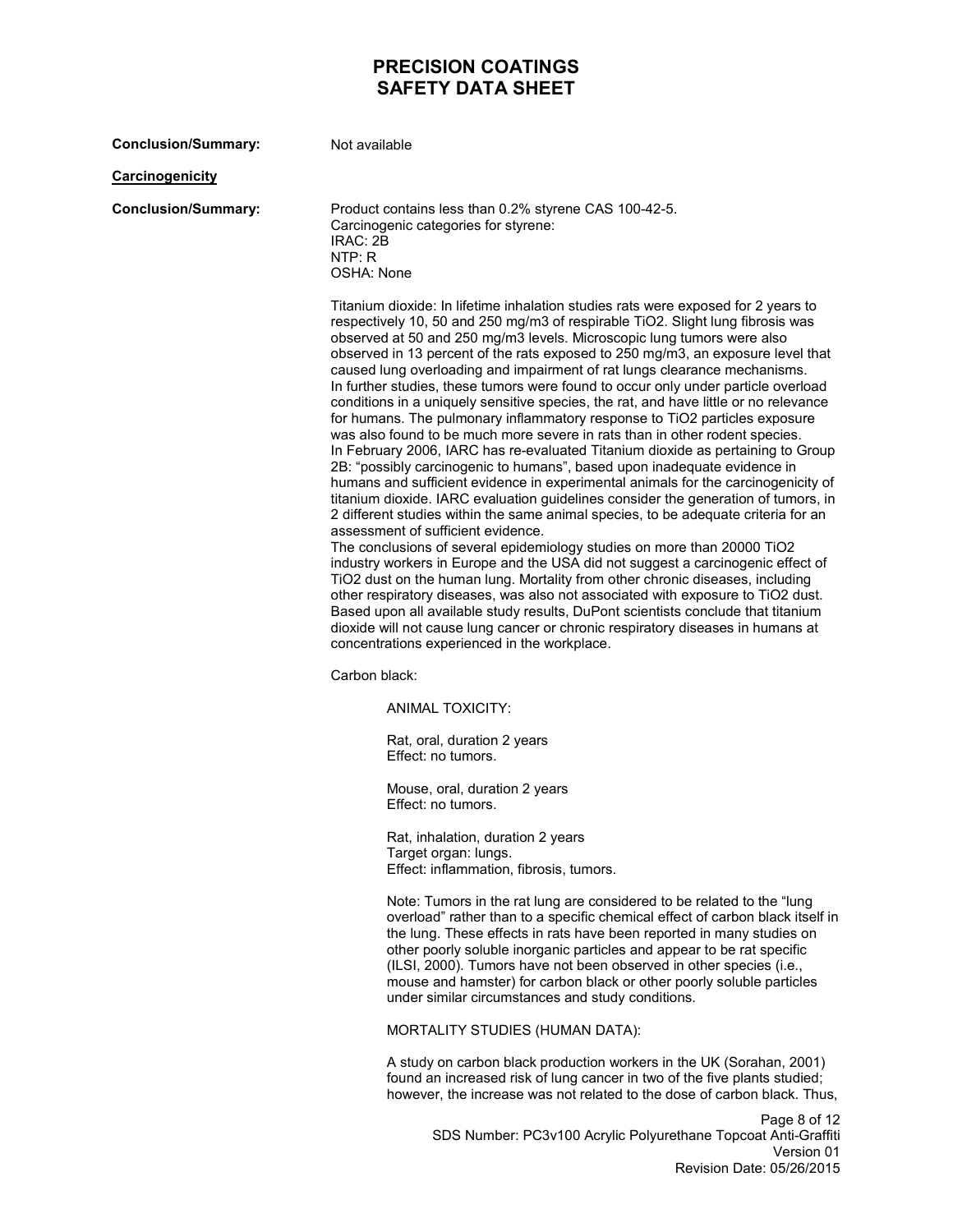the authors did not consider the increased risk in lung cancer to be due to carbon black exposure. A German study of carbon black workers at one plant (Morfeld, 2006; Buechte, 2006) found a similar increase in lung cancer risk but, like the Sorahan, 2001 (UK study), found no association with carbon black exposure. A large US study of 18 plants showed a reduction in lung cancer risk in carbon black production workers (Dell, 2006). Based upon these studies, the February 2006 Working Group at the International Agency for Research on Cancer (IARC) concluded that the human evidence for carcinogenicity was inadequate (IARC, 2010).

Since the IARC evaluation of carbon black, Sorahan and Harrington (2007) have re-analyzed the UK study data using an alternative exposure hypothesis and found a positive association with carbon black exposure in two of the five plants. The same exposure hypothesis was applied by Morfeld and McCunney (2009) to the German cohort; in contrast, they found no association between carbon black exposure and lung cancer risk and, thus, no support for the alternative exposure hypothesis used by Sorahan and Harrington.

Over, as a result of these detailed investigations, no causative link between carbon black exposure and cancer risk in humans has been demonstrated.

IARC CANCER CLASSIFICATION:

In 2006 IARC re-affirmed its 1995 finding that there is "inadequate evidence" from human health studies to assess whether carbon black causes cancer in humans. IARC concluded that there is "sufficient evidence" in experimental animal studies for the carcinogenicity of carbon black. IARC's overall evaluation is that carbon black is "possibly carcinogenic to humans (Group 2B)". This conclusion was based on IARC's guidelines, which generally require such a classification if one species exhibits carcinogenicity in two or more animal studies (IARC, 2010).

Solvent extracts of carbon black were used in one study of rats in which skin tumors were found after dermal application and several studies of mice in which sarcomas were found following subcutaneous injection. IARC concluded that there was "sufficient evidence" that carbon black extracts can cause cancer in animals (Group 2B).

ACGIH CANCER CLASSIFICATION:

Confirmed Animal Carcinogen with Unknown Relevance to Humans (Category A3 Carcinogen).

| <u>Reproductive toxicity</u>                                 | Not available                                          |        |
|--------------------------------------------------------------|--------------------------------------------------------|--------|
| <b>Conclusion/Summary:</b>                                   |                                                        |        |
| Specific target organ toxicity<br>(single exposure <u>):</u> | Not available                                          |        |
| Specific target organ toxicity<br>(repeated exposure):       | Not available                                          |        |
| <b>Aspiration hazard:</b>                                    | Not available                                          |        |
| Information on likely routes of<br>exposure:                 | Routes of entry anticipated: Oral, Dermal, Inhalation. |        |
|                                                              |                                                        | Dane Q |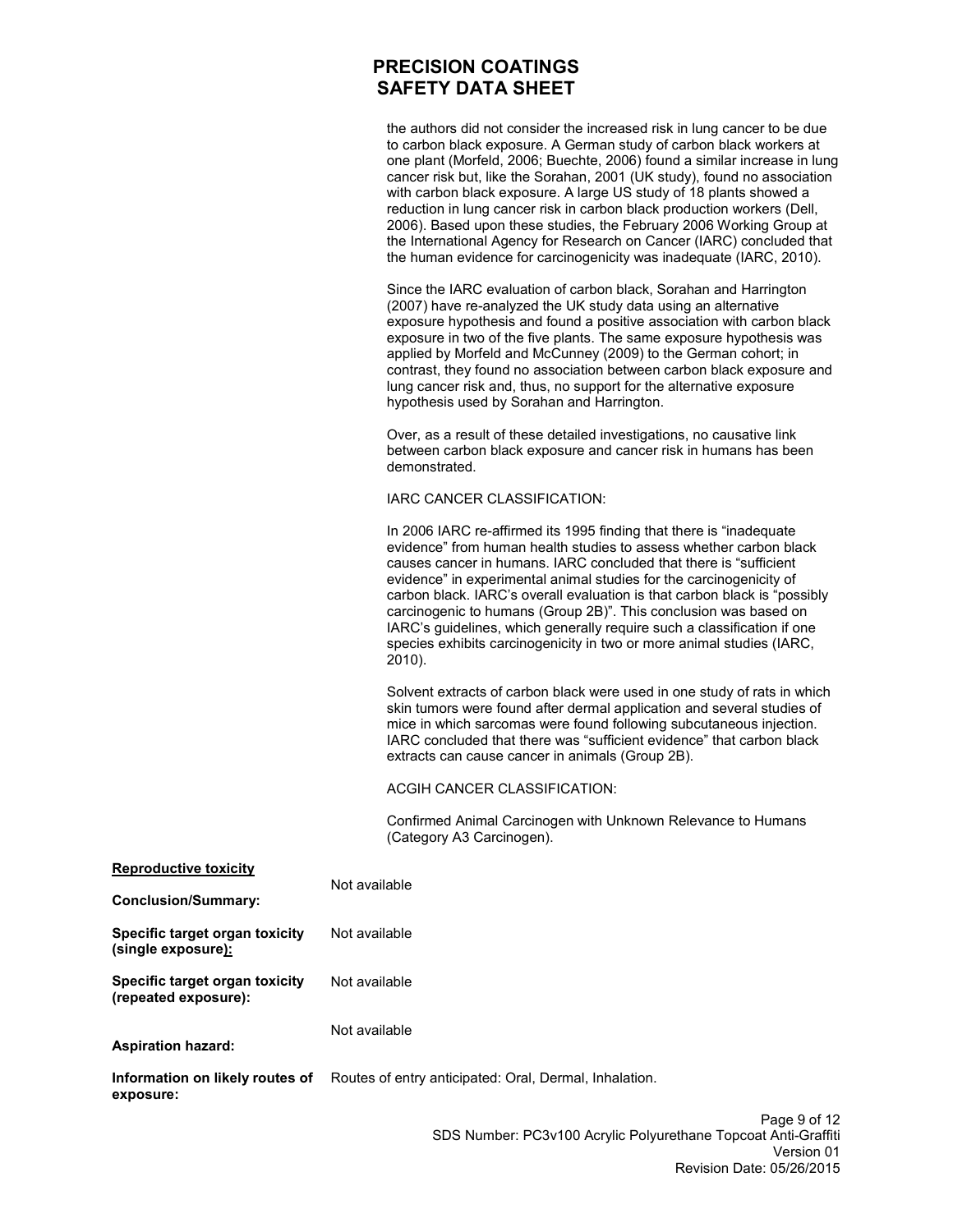| Potential acute health effects:                                                           |                                                                                                                                                        |
|-------------------------------------------------------------------------------------------|--------------------------------------------------------------------------------------------------------------------------------------------------------|
| Eye contact:                                                                              | Causes serious eye irritation.                                                                                                                         |
| Inhalation:                                                                               | Harmful if inhaled. Can cause central nervous system (CNS) depression. May<br>cause drowsiness and dizziness.                                          |
| <b>Skin contact:</b>                                                                      | Causes skin irritation.                                                                                                                                |
| Ingestion:                                                                                | Can cause central nervous system (CNS) depression. Irritating to mouth, throat<br>and stomach.                                                         |
| <b>Symptoms related to the</b><br>physical, chemical and<br>toxicological characteristics | Adverse symptoms may include pain or irritation, watering, redness.                                                                                    |
| Eye contact:<br>Inhalation:                                                               | Adverse symptoms may include nausea or vomiting, headache,<br>drowsiness/fatigue, dizziness/vertigo, unconsciousness.                                  |
| <b>Skin contact:</b><br>Ingestion:                                                        | Adverse symptoms may include irritation, redness.<br>Adverse symptoms may include nausea or vomiting.                                                  |
| <b>Potential chronic health</b><br>effects:                                               | Overexposure may cause nervous system damage. Overexposure may cause<br>kidney damage. May cause liver disorder (e.g., edema, proteinuria) and damage. |

# **Section 12. Ecological information**

| <b>Toxicity</b><br><b>Acute toxicity</b> | Fish                                                               |                                                                                               |
|------------------------------------------|--------------------------------------------------------------------|-----------------------------------------------------------------------------------------------|
|                                          | Product:                                                           | Not available                                                                                 |
|                                          | <b>Specified substances:</b><br>Aluminum powder                    | LC-50 (96 h): less than or equal to 0.16 mg/l                                                 |
|                                          | <b>Aquatic invertebrates</b><br>Product:                           | Not available                                                                                 |
|                                          | <b>Chronic toxicity</b><br>Fish<br>Product:                        | Not available                                                                                 |
|                                          | <b>Aquatic invertebrates</b><br>Product:                           | Not available                                                                                 |
|                                          | <b>Toxicity to aquatic plants</b><br>Product:                      | Not available                                                                                 |
|                                          | <b>Specified substances:</b>                                       | Not available                                                                                 |
|                                          | Persistence and degradability<br><b>Biodegradation</b><br>Product: | Not available                                                                                 |
|                                          | <b>Specified substances:</b>                                       |                                                                                               |
|                                          |                                                                    | Not available                                                                                 |
|                                          |                                                                    | Page 10 of 12<br>SDS Number: PC3v100 Acrylic Polyurethane Topcoat Anti-Graffiti<br>Version 01 |

Revision Date: 05/26/2015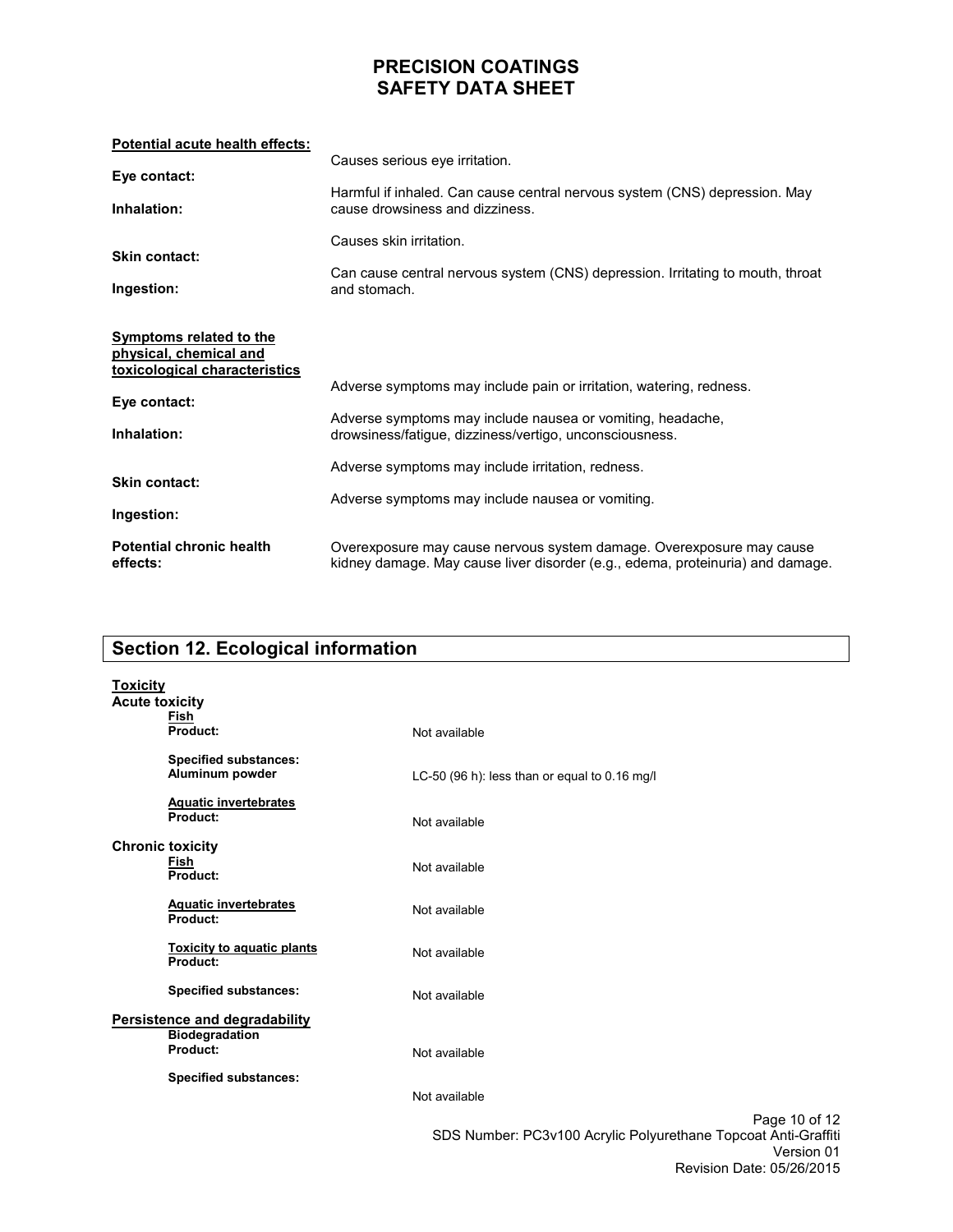| <b>Biological Oxygen Demand</b>            |               |
|--------------------------------------------|---------------|
| Product:                                   | Not available |
| <b>Specified substances:</b>               | Not available |
| <b>Chemical Oxygen Demand</b>              |               |
| Product:                                   | Not available |
| <b>Specified substances:</b>               | Not available |
| <b>BOD/COD ratio:</b>                      | Not available |
| <b>Bioaccumulative potential:</b>          | Not available |
| Mobility in soil:                          | Not available |
| <b>Results of PBT and vPvB assessment:</b> | Not available |
| Other adverse effects:                     | Not available |

### **Section 13. Disposal considerations**

**Disposal methods:** Dispose of waste in accordance with all local, state and federal regulations.

#### **Section 14. Transport information**

#### **DOT**

**IATA** 

| <b>Basic shipping requirements:</b><br>UN number | UN1263           |
|--------------------------------------------------|------------------|
| Proper shipping name                             | Paint            |
| <b>Hazard class</b>                              | Flammable Liquid |
| Labels required                                  | 3                |
| <b>Additional information:</b>                   |                  |
| <b>Packaging exceptions</b>                      | 150              |
| Packaging non bulk                               | 173              |
| Packaging bulk                                   | 242              |
|                                                  |                  |
| <b>Basic shipping requirements:</b>              |                  |
| <b>UN Number</b>                                 | 1263             |
| Proper shipping name                             | Paint            |
| <b>Hazard class</b>                              | 3                |
| Packing group                                    |                  |

# **Section 15. Regulatory information**

#### **US federal regulations**

**OSHA:** 

**SARA Title III Section 313 – Toxic Chemical: Listed Substance:** 

**SARA Title III Section 302 Extremely hazardous substances:** 

**SARA Title III Section 311/312 Hazard categories:** 

Styrene CAS 100-42-5 None

Immediate (acute) health hazard Delayed (chronic) health hazard Fire hazard

1910.1200

**Inventory Status**

Page 11 of 12 SDS Number: PC3v100 Acrylic Polyurethane Topcoat Anti-Graffiti Version 01 Revision Date: 05/26/2015

This product is hazardous according to OSHA 29 CFR